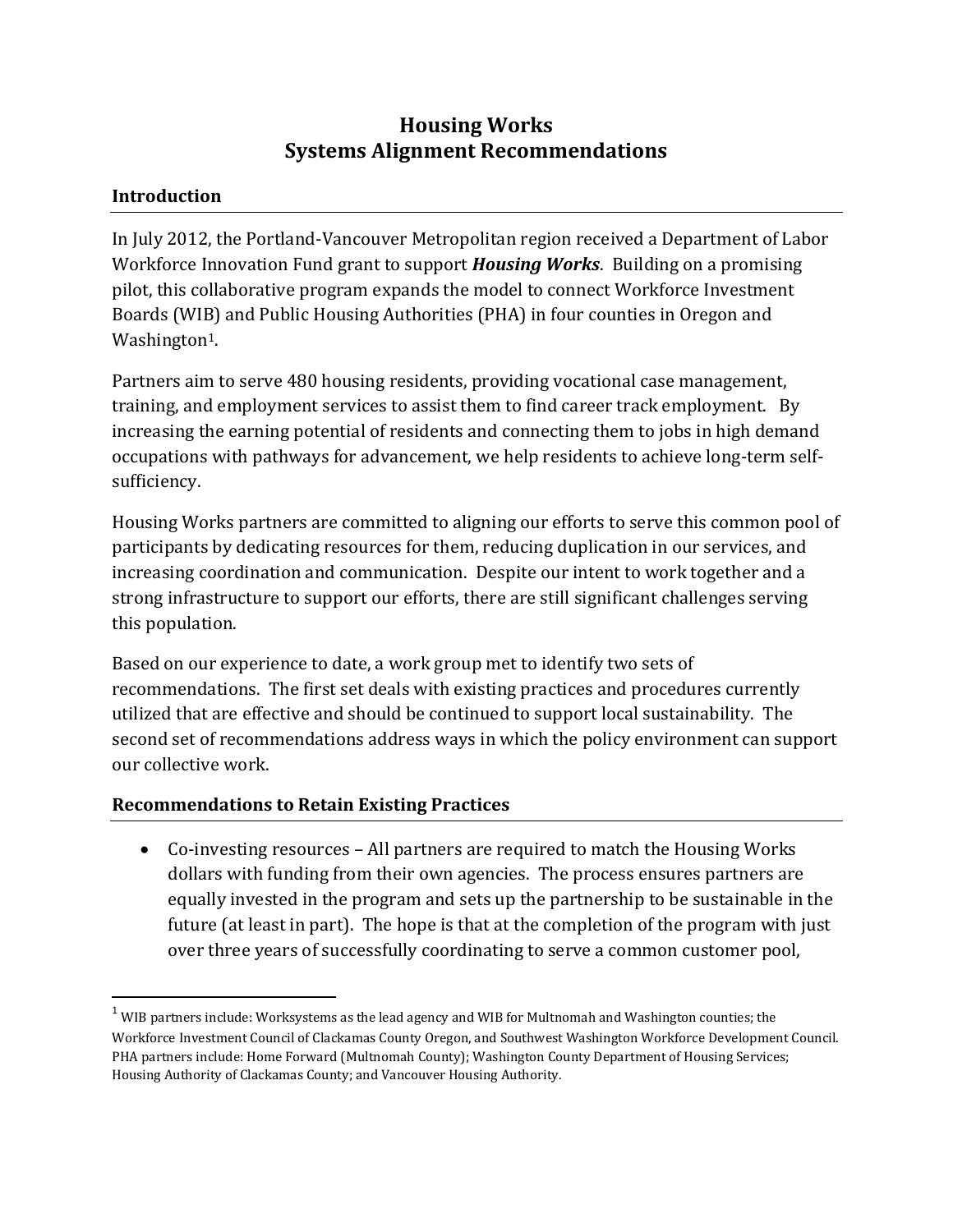partners will see value in the effectiveness and efficiency of this approach and chose to dedicate resources to continue it.

- Staff dedicated to supporting connections between Housing Authorities and WorkSource at the service level (WorkSource Liaisons) – These individuals are charged with providing training and technical assistance to case managers about creating solid career plans which utilize WorkSource services to help individuals reach their goals. They help to coordinate the on-the-ground connections between vocational case managers (sometimes called employment specialists) and the WorkSource system. Through time, they understand the terminology, programs and procedures of both partners, so they are able to quickly problem solve to face challenges in either system.
- Staff training The conversation uncovered the need for additional training of both WorkSource and Housing Authority staff about cultural competency, working with people in poverty, working with people who have barriers to employment, the safety net cliff (which will be discussed later), and cross-training about the performance measures and requirements of each system.

#### **Policy Recommendations**

The work group identified the following policy recommendations:

**Recommendation #1:** Promote policies that support people as common customers through:

- A. Performance that recognizes barriers and is complementary across systems;
- B. Seamless enrollment and eligibility determination; and,
- C. Regulations that make work pay (addressed in Recommendation  $#4$ )

#### Performance

*Current State - Performance:* Serving individuals with multiple barriers to employment, including low educational attainment, multi-generational poverty, and criminal histories, is an unpredictable process. Because of this, the Housing Works performance measures were established taking into consideration that a higher than average percentage of people may have difficulty succeeding.

Housing Works partners aim to meet this set of common performance measures that are largely focused on traditional workforce goals such as obtaining industry credentials and finding and retaining employment. However, a central feature of this alignment model is that participants are not solely involved in Housing Works—they are also Housing Authority residents and enrolled in Workforce Investment Act (WIA) services. As a result,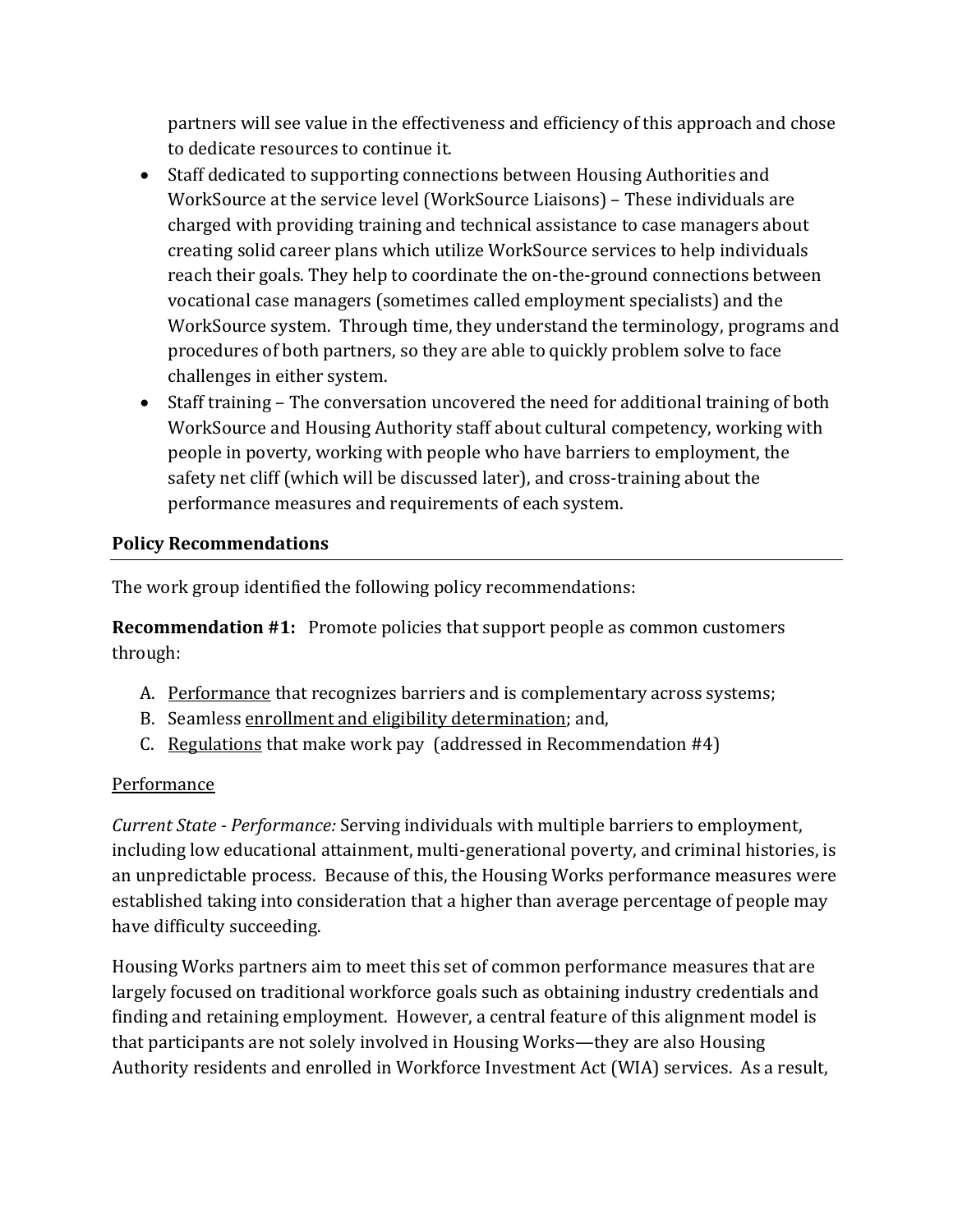each participant's progress might count towards at least three sets of goals, plus more if they are working with other programs or agencies.

This can create problems when some metrics aren't calibrated to reflect the population served. For instance, the Housing Works program essentially enrolls any individual who is interested in one of the four targeted industries and who asserts he or she is able to participate. In Oregon, where Employment Department and Workforce Investment Act (WIA) services work in a fully integrated service environment, the practice is to co-enroll all participants in services supported by both funding streams. This means that the system has latitude to "take a risk" on some job seekers without fearing it will negatively impact WIA performance numbers. In Washington, however, the WIA performance pool is significantly smaller. Lack of success by a Housing Works participant makes a greater impact on their overall WIA performance.

*Vision - Performance*: In an ideal world, employment programs would support the participation of interested (and eligible) individuals without concerns for whether their enrollment may have a negative effect on other federal performance measures. While some metrics would be specific to funding streams, the programs would also have complementary metrics so that participation in the programs of one funding stream would inherently work towards achieving success in another.

*Recommendation - Performance:* The partners recommend setting federal performance measures in a way to encourages communities to serve a population that may have multiple barriers to employment. This could include issuing federal waivers to WIA programs or using a regression analysis that determines performance based on individuals circumstances. To encourage collaboration across funding streams, each would include complementary metrics that support shared stabilization goals for individuals.

#### Enrollment and Eligibility Determination

*Current State - Enrollment:* Participants are required to complete multiple eligibility processes. Housing Works participants are currently recruited by the Housing Authorities and interested individuals are then referred to the WorkSource centers for enrollment in WIA. This requires presenting eligibility documentation to WIA staff so they may verify eligibility at the point in time when they became enrolled in WIA. Next (though typically not on the same day) individuals return to the Housing Authority where they show the same set of documents to become enrolled in Housing Works. This means that individuals must show documentation a total of three times, including the initial enrollment in Housing Authority services. The bulky, inefficient process means that participants' first impression of the program is one of "bureaucratic hoops".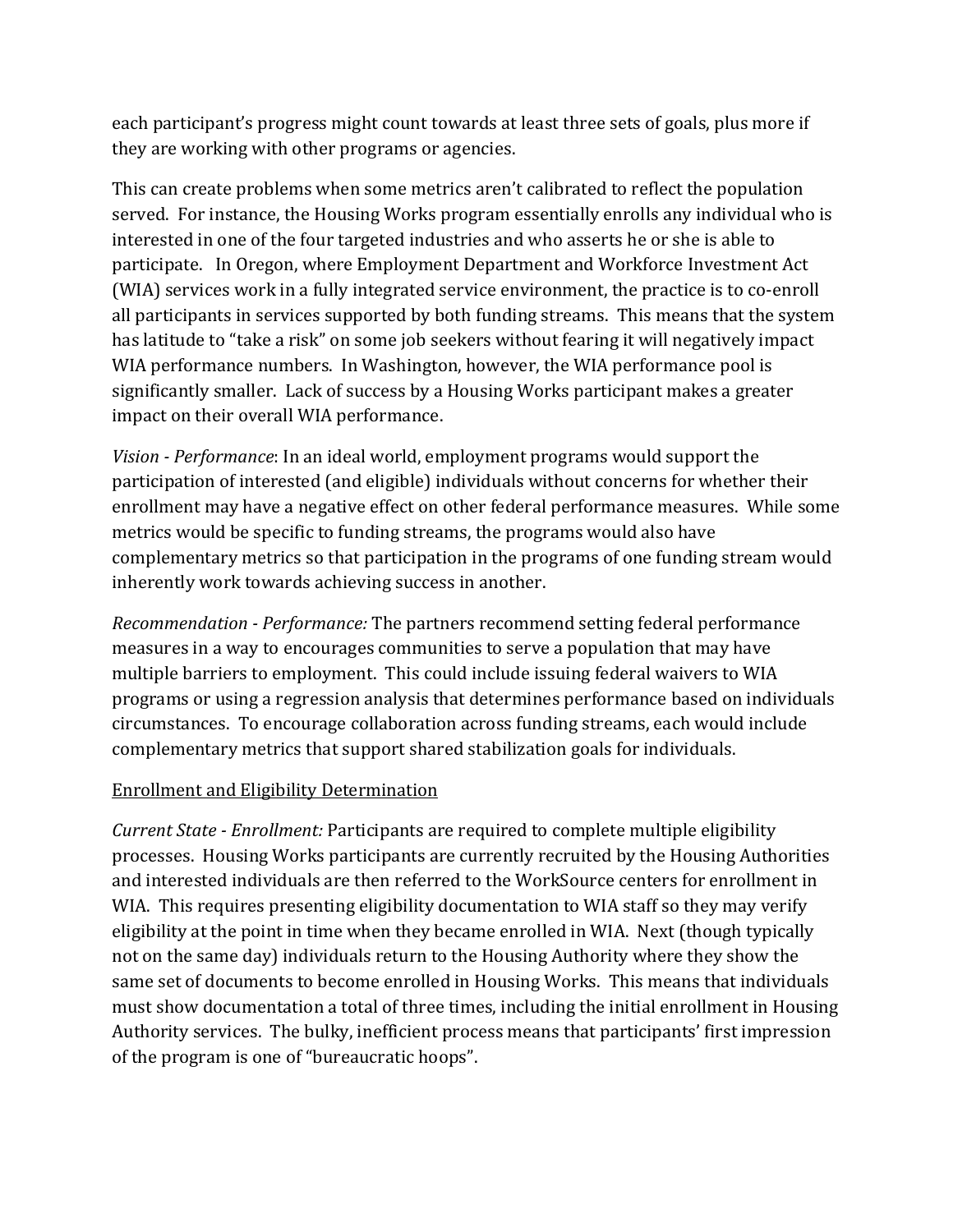In Clackamas and Clark counties, the WIA and Housing Works enrollment meetings can happen at a single shared site on the same day. However, program staff do not share office space in the Multnomah and Washington County region. Organizations cannot take on the liability of transferring copies of documentation in light of Federal requirements regarding personally identifying information.

*Vision- Enrollment:* In an ideal world, once an individual became enrolled in a federal program, that documentation could be used to make them eligible to receive services through any other federal systems (assuming the documentation is current and demonstrates the appropriate eligibility). At a minimum, the panel would like for it to be possible for a participant to show documentation only once to enroll in both WIA and Housing Works services. Furthermore, there would be no wrong door, so that the full programs and supports would be available to people in workforce programs in need of housing in addition to residents in housing in need of workforce programs.

*Recommendation- Enrollment:* The panel recommends the Federal government investigate ways to reduce the burden of documentation through technology solutions and sharing of data across federal programs. For the purposes of this specific program, Worksystems is investigating using cloud technology to store participant documentation so that WIA and Housing Works staff can access and use the documentation to verify eligibility.

**Recommendation #2**: Strengthen alignment between Department of Human Services (DHS)/ Department of Social and Human Services (DSHS), Workforce Investment Boards, and Public Housing Authorities

*Current State:* Partners report varying degrees of collaboration with state human service departments. In Clark county, the relationship with the DSHS is fairly close. DSHS partners with Vancouver Housing Authority staff to develop Individual Responsibility Plan for participants who are receiving a TANF grant. DSHS allows for training to count toward program participation, ensuring program participants do not lose benefits. In Clackamas County, DHS staff are co-located at the WorkSource Center and coordinate smoothly with WorkSource staff. In Washington County there is some coordination, but it is reliant upon front line staff reaching out to one another and negotiating plans on a case by case basis.

In Multnomah County, program managers arranged a structure for re-assigning Housing Works participants to a single DHS case manager with the intent that this person would coordinate plans and goals with Housing Works staff and ensure participants do not lose DHS benefits because the Housing Works activities weren't "qualifying" for benefits. However, implementation is inconsistent and reliant upon the interest and availability of DHS staff to coordinate. Each case manager reportedly has a caseload of between 200 and 300 individuals, making coordination with a case manager external to their system nearly impossible. Because there is no streamlined process for collaboration, some participants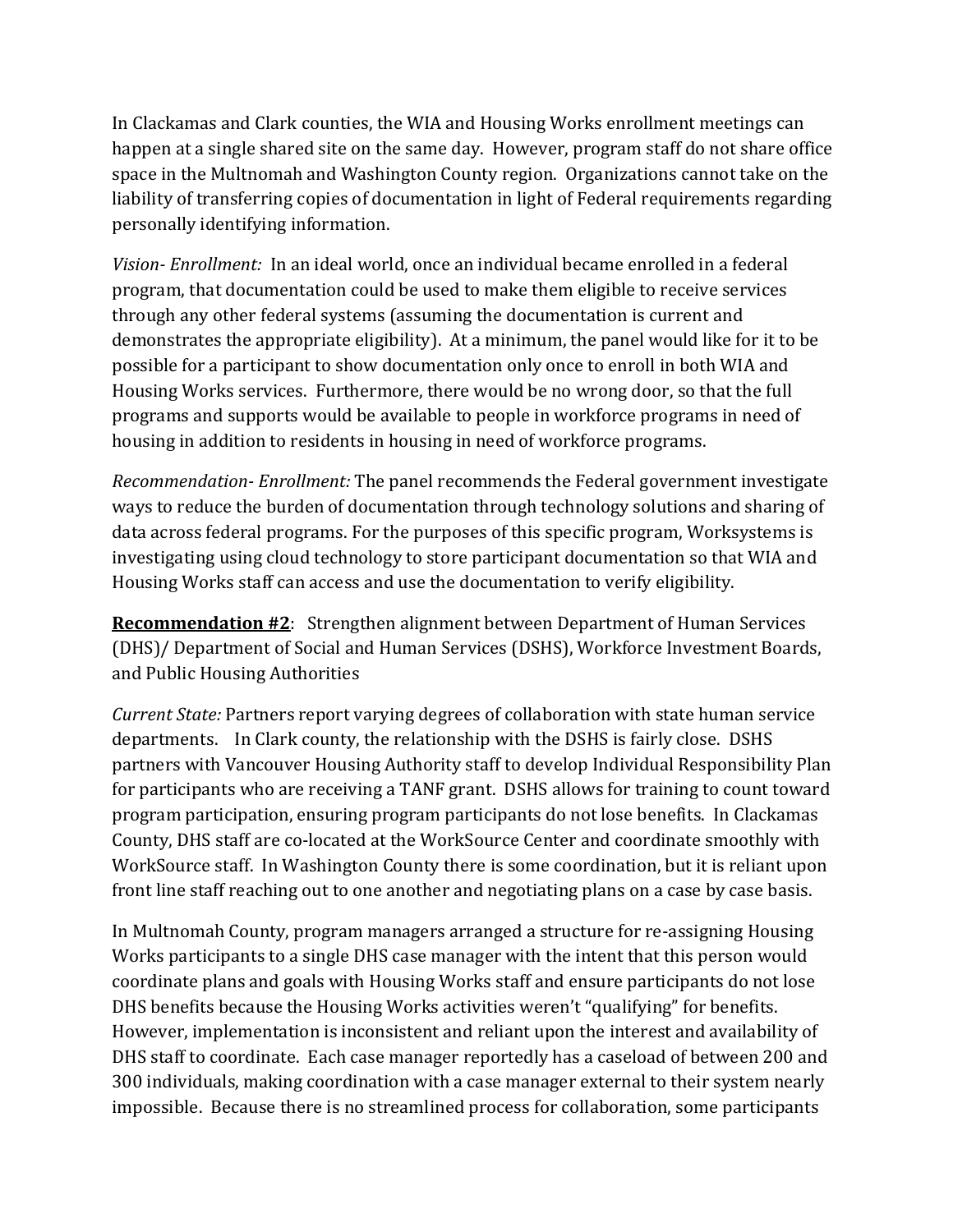have missed out on Housing Works activities because the PHA and DHS were unable to connect in a timely manner to "approve" a plan for training through Housing Works. Frequent caseload transfers at DHS also resulted in case managers being unaware of client circumstances and Housing Works protocol and they slowed down or reversed approvals of support.

*Vision:* In an ideal world, Housing Works participants would have access to the range of supports (including childcare) available through all systems they are enrolled with, and participation in Housing Works would fulfill participation obligations for the DHS/DSHS employment programs. They could attend career exploration activities, earn industryrecognized credentials, develop skills in internships, and search for employment through WorkSource with coordinated support from their Housing Works and DHS/DSHS case managers. All programs would support and encourage the attainment of career track jobs and resources from both systems would be prioritized to support these individuals.

*Recommendation:* The panel calls for stronger alignment between WIBS, PHAs and DHS/DSHS to support individuals' employment goals, with specific emphasis on career track goals (as defined by the individual's career goals.) This might include local agreements for coordinated case planning that allows participants to access the range of supports they need to be successful.

In Oregon, the panel believes the leadership at the state level needs to align the WIA and HHS funding streams structurally to support individuals to participate in both systems. This includes reducing duplicative or redundant services, organizing case management services to support individual success in an integrated effort, and ensuring policies do not inadvertently discourage individuals from participating in training programs and finding employment.

**Recommendation #3:** Federal, state and local policy makers should reduce the "safety net cliff" by setting policies that provide a gradual reduction in benefits over time.

*Current State:* A fundamental premise of Housing Works is that by helping people to get training and find career track employment, they would move off housing (and other) subsidies, allowing those dollars to be used for another individual or family. However, as noted in "A Path to Prosperityi", a plan developed by ECONorthwest for the Oregon Business Plan, "Oregon's safety net design includes disincentives for work, especially as families move from 100 percent to 200 percent of the federal poverty level." The plan explains that, if a household income moves from \$30,000 to \$35,000 in annual earnings, the family loses \$4,650 to increased tax liability and a decrease in benefits.

To illustrate this further, consider a single parent with two young children living in Multnomah County receiving TANF, SNAP and Section 8 housing. Finding minimum wage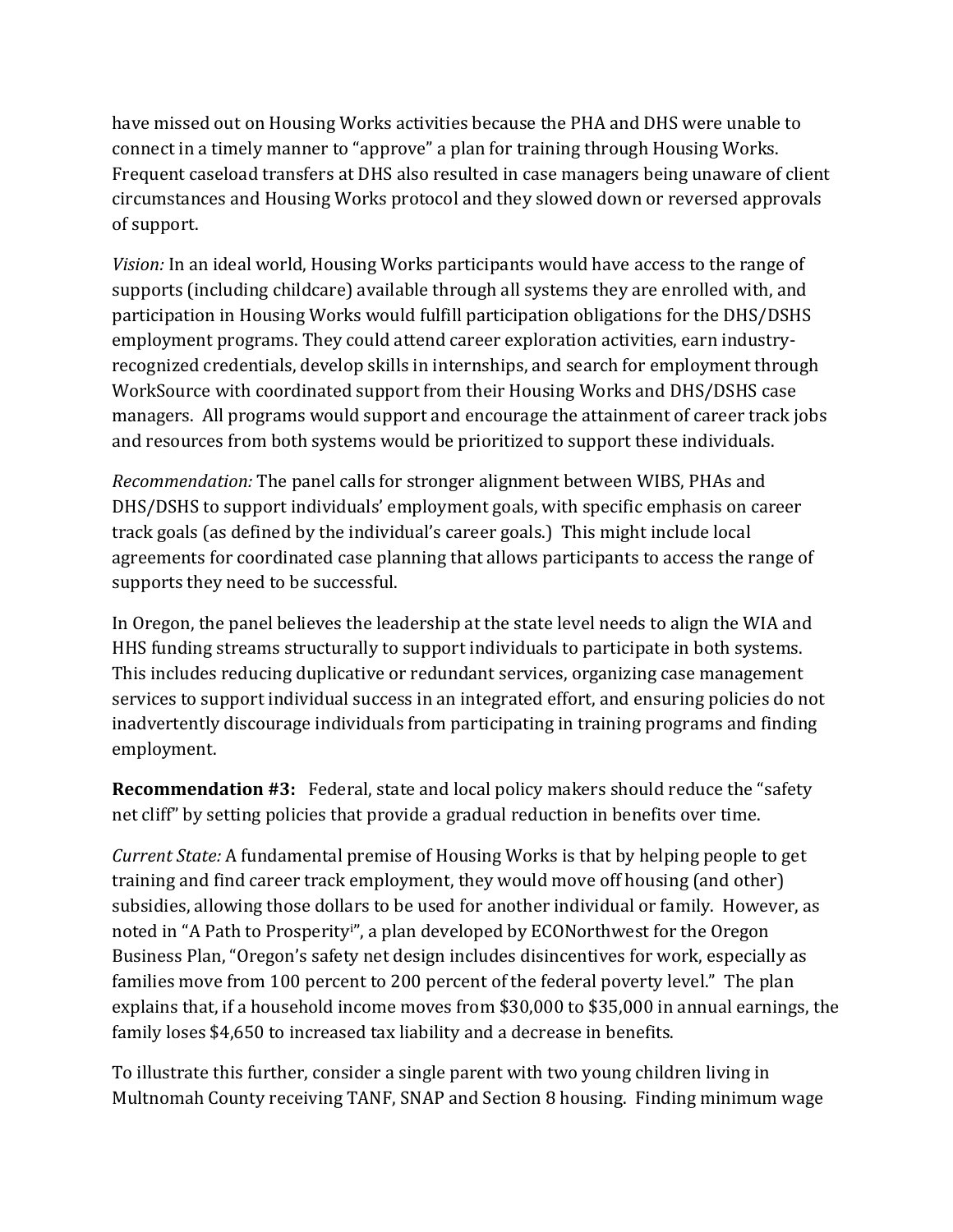employment means an elimination of TANF benefits, but could (if resources are available) mean the person receives Employment Related Day Care (ERDC) to help support childcare costs. However, when the income jumps from minimum wage to \$12 per hour and benefits begin falling, the net income starts to drop precipitously because of a drop in benefits and tax credits, and increase in tax liability. It's not until the hourly wage progresses to \$30 per hour that the parent's net resources reaches the same level it was at minimum wage.

*Vision:* Ideally, the safety net would be constructed in such a way that allows benefits to phase out gradually and in a coordinated way, so that people have incentives to increase their skills and income. Programs would support asset building, increase opportunities for attaining credentials or degrees, and ensure access to affordable childcare for young children (one of the most expensive expenses with the least available support).

*Recommendation:* The panel recommends that policy makers design a tax structure and benefits system that allows individuals and families to increase income gradually without experiencing a net loss because of an increase in income.

**Recommendation #4:** Promote a cultural shift in policies and practices in federal and state-funded housing programs that encourages and sets expectations for employment.

*Current Reality:* Federally regulated housing programs, such as Section 8 and Public Housing, are designed to focus on housing stability. While elements of those programs do encourage employment (such as the Earned Income Disallowance – which allows tenants who have been out of work to accept a job without having their rent increase right away – or the Family Self-Sufficiency program – which funds staff positions to work with residents on meeting employment and stability goals), the structure and resultant policies of PHAs often do not effectively support and encourage employment. The regulatory requirements for these programs are so administratively burdensome, that few PHAs have the staffing levels needed to support residents in gaining employment and achieving self-sufficiency. Without resources to support residents, it is difficult to implement policies that truly create an expectation for employment.

For those few PHAs that have Moving to Work (MTW) status, which allows them to waive many of the federal regulations in order to increase efficiency and help families work towards self-sufficiency, the challenge of learning how to engage with and support families effectively remains. Many PHA residents want to work, but families that are successful first face the safety net cliff described above and then the reality that once they give up their housing subsidy, they cannot get it back if income decreases. Even getting back onto the waiting list for subsidized housing may take years. Therefore, for many families, long-term success requires more than accessing training and a job. It requires building a support network, savings, and a strong enough work history to be able to quickly replace a lost job.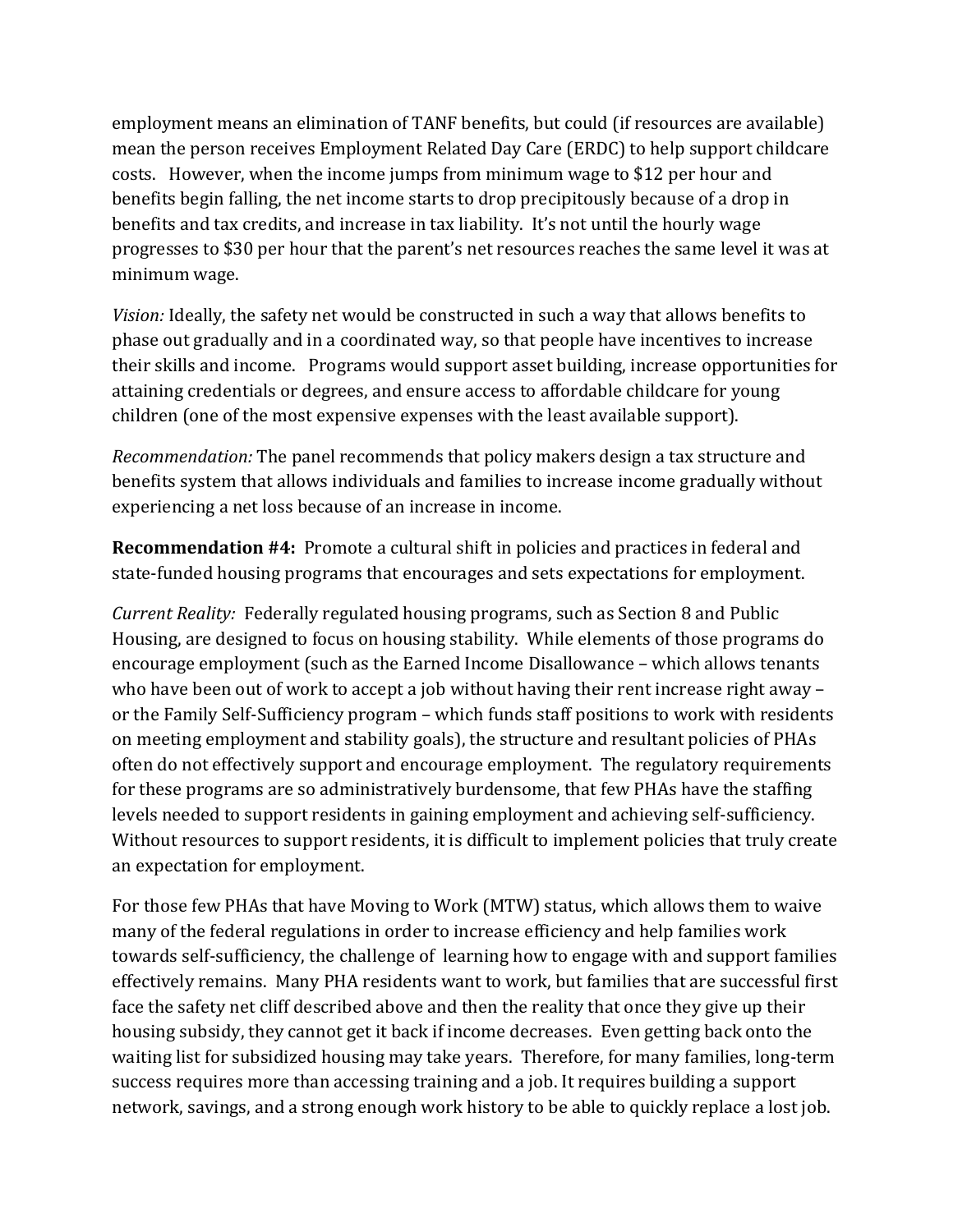Some families can do this on their own. However, many require one-on-one support, which is resource-intensive for PHAs.

*Vision:* PHAs would have the resources and flexibility to assist people to find employment. Policies and programs would be in place to help support individuals to transition off of public housing assistance gradually.

## *Recommendations*:

1) Encourage HUD to grant policy waivers or more broadly extend Moving to Work status to PHAs that demonstrate commitment to providing intensive support to families working towards self-sufficiency. Ensure applications are accessible to smaller (and therefore more resource-strapped) PHAs.

2) Build positive conversations about employment with residents into existing PHA practices, such as including an introduction to WorkSource in the enrollment process, incorporating materials about training and employment on PHA websites or standard mailings, and exploring dual enrollment into WorkSource at time of entry into housing for work-able households.

3) Encourage HUD and State legislatures to enact policies that incentivize PHAs and WIBs to use subsidized housing as a platform for delivering workforce development services.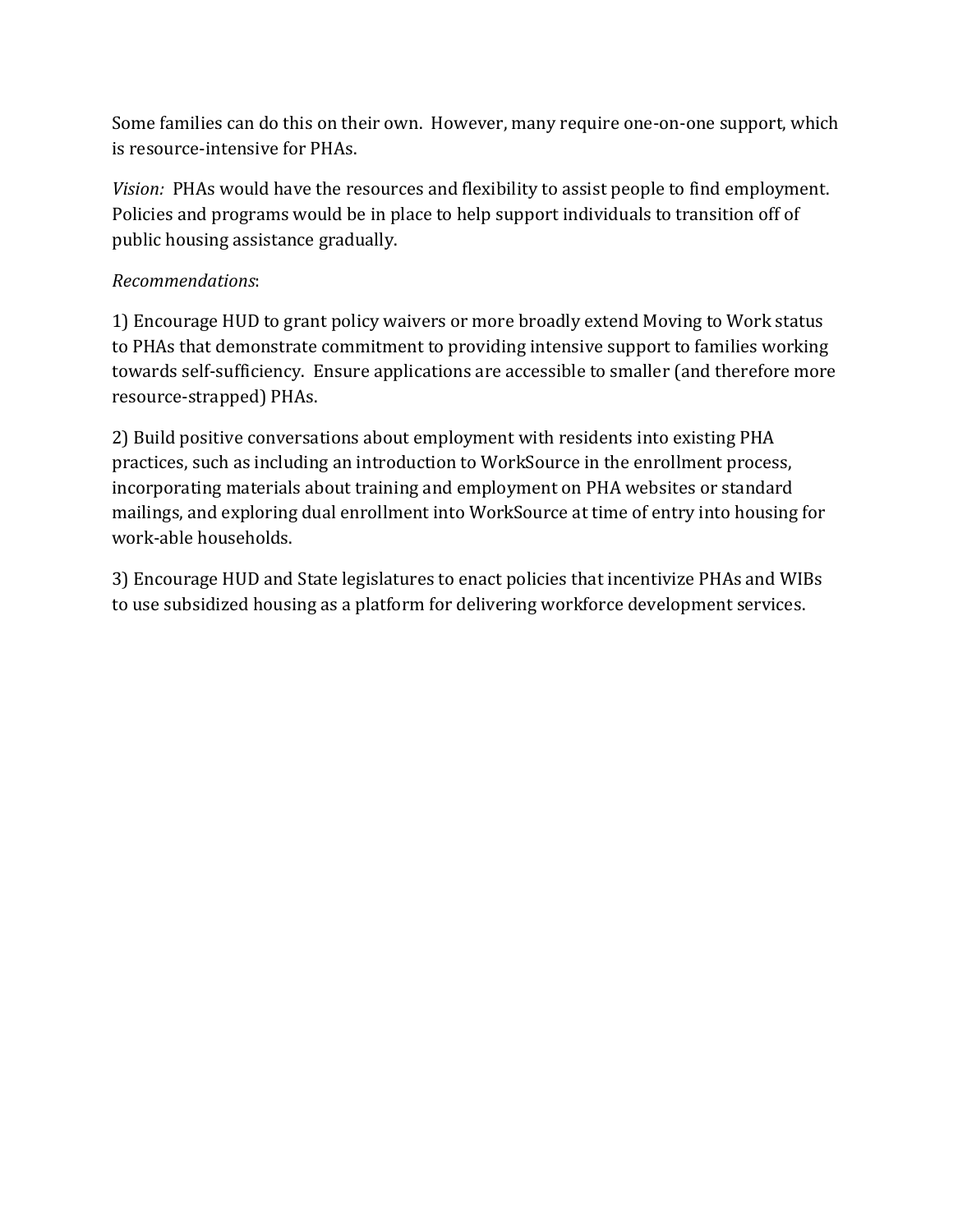#### **Appendix: Background and Work Group Process**

Housing Works is supported through Workforce Innovation Funds (WIF) from the U.S. Department of Labor (DOL). The purpose of these funds from is to support innovation at both the systems and service delivery levels. As noted by Secretary of Labor Hilda L Solis, *"The Workforce Innovation Fund was created to cultivate and test innovative approaches to workforce training and encourage the replication of evidence-based practices in the workforce development field. Developing new and creative strategies and expanding existing programs we know work will help make the workforce system more effective to unemployed Americans and employers looking for qualified employees."ii*

Housing Works goals include both systems alignment and participant level outcomes:

- 1. Increase collaboration between the region's WIBs and PHAs through the execution of formal agreements that dedicate ongoing resources to coordinate co-funded services and through purposeful policy alignment that reduces barriers to partnership over time.
- 2. Increase collaboration between the region's WIBs and PHAs through the execution of formal agreements that dedicate ongoing resources to coordinate co-funded services and through purposeful policy alignment that reduces barriers to partnership over time.
- 3. Increase the earning potential of PHA residents by improving access to and retention in training services linked to high-demand occupations.
- 4. Accelerate a path to self-sufficiency for PHA residents through attainment and retention of employment in high-demand occupations with pathways for advancement.

This focus of improving outcomes for job seekers through systems alignment is encouraged and supported by the Department of Labor. They stated, "We believe that innovation at the systems level – where policies, organizational structures, planning processes, performance measurement, procurement, investment priorities, and information management systems reside – is necessary to support service delivery strategies that result in better outcomes and lower costs. In support of this goal, the Administration is seeking new ways to remove administrative, statutory, and regulatory barriers and enable a closer alignment and integration of agencies and programs with overlapping missions and clients."iii

In order to inform the Administration's interest in system alignment and to enhance our abilities to work better together, the Regional Alliance, comprised of leadership from each of the partner agencies, appointed a work group to identify the most critical issues and suggest strategies for addressing those issues. This paper is a result of the work group's